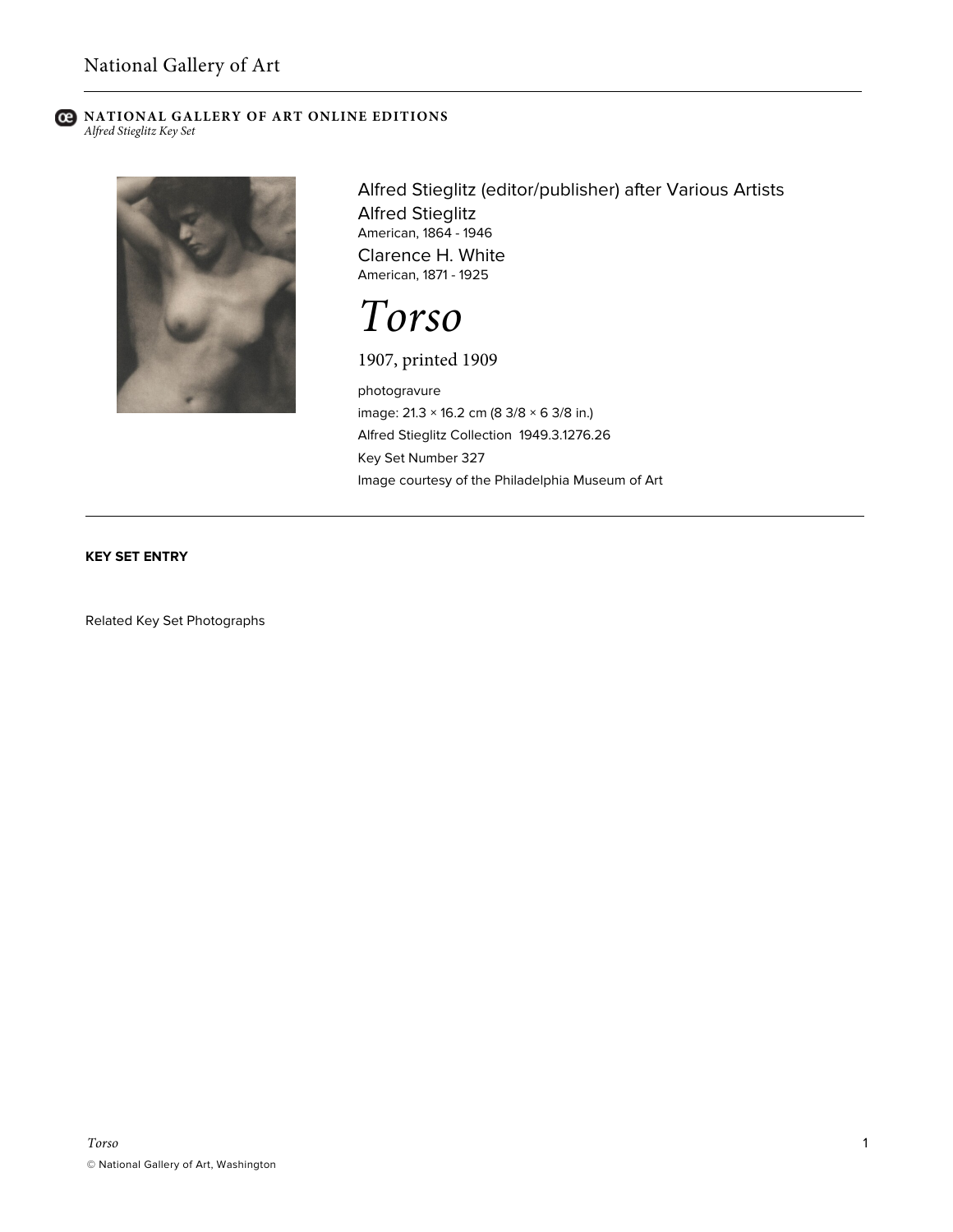#### **C** NATIONAL GALLERY OF ART ONLINE EDITIONS *Alfred Stieglitz Key Set*



Alfred Stieglitz (editor/publisher) after Various Artists Alfred Stieglitz Clarence H. White *Experiment 27* 1907, printed 1909 photogravure Key Set Number 324



Alfred Stieglitz (editor/publisher) after Various Artists Alfred Stieglitz Clarence H. White *Experiment 28* 1907, printed 1909 photogravure Key Set Number 325



Alfred Stieglitz (editor/publisher) after Various Artists Alfred Stieglitz Clarence H. White *Miss Mabel C.* 1907, printed 1909 photogravure Key Set Number 326

#### Remarks

For more information about the series to which this photograph belongs, see Key Set number 324.

Stieglitz Collections

A corresponding print was given to the following institution(s) by Alfred Stieglitz during his lifetime, or was received or acquired from the estate:

The Metropolitan Museum of Art, New York, 33.43.391 [platinum] (inscribed: Alfred Stieglitz / Clarence H. White), and 33.43.401 [platinum]

The Museum of Modern Art, New York, 437.1942 [platinum]

Other Collections

A print corresponding with this photograph can also be found in the following collection(s):